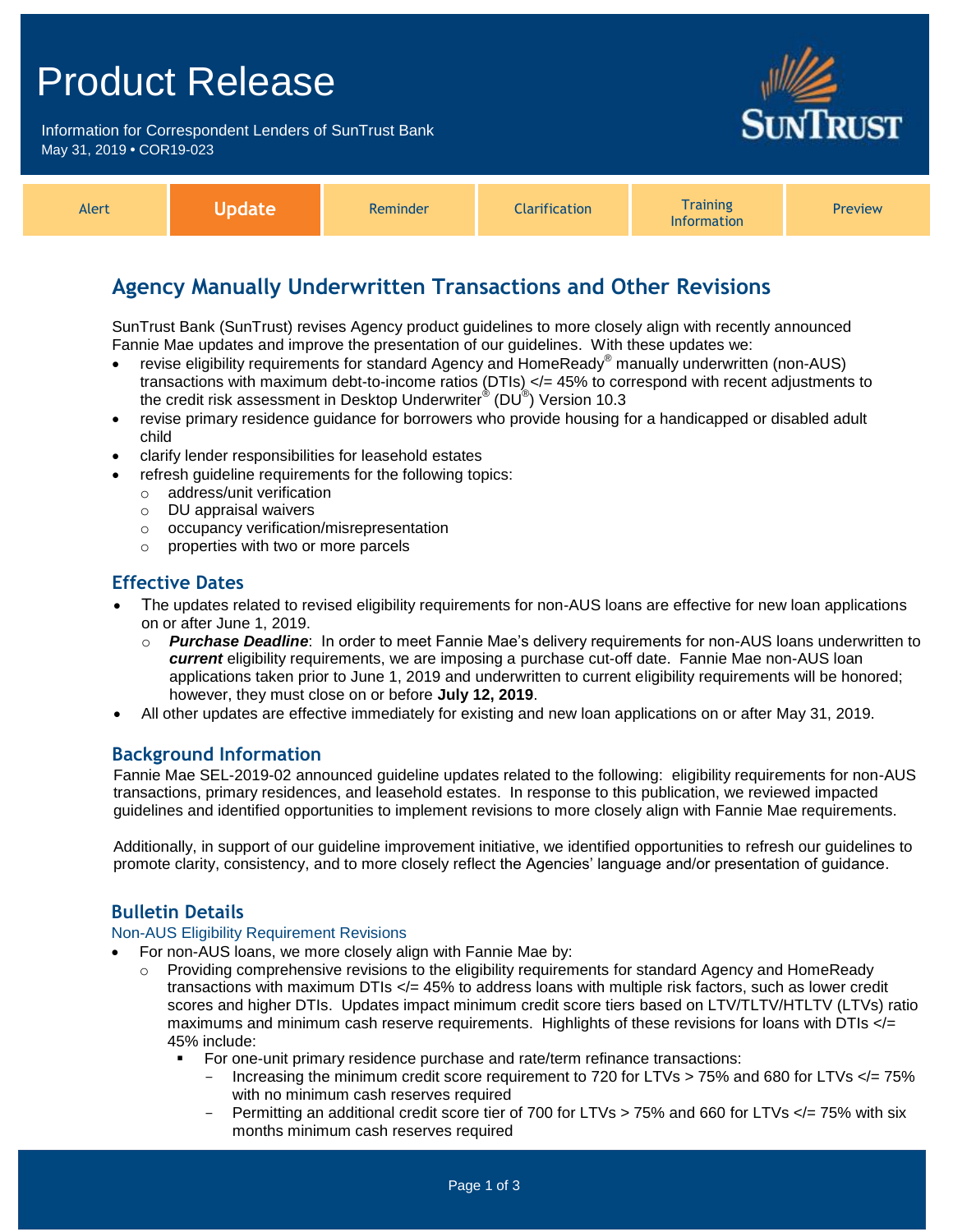# Product Release

Information for Correspondent Lenders of SunTrust Bank May 31, 2019 **•** COR19-023



## **Bulletin Details, continued**

#### Non-AUS Eligibility Requirement Revisions, continued

- For one-unit primary residence cash-out refinance transactions, increasing the minimum cash reserve requirement from zero to two months
- For second home purchase and rate/term refinance transactions:
	- Increasing the minimum credit score requirement to 720 for LTVs > 75% and 680 for LTVs </= 75% with two months minimum cash reserves required
	- Permitting an additional credit score tier of 700 for LTVs > 75% and 660 for LTVs </= 75% with 12 months minimum cash reserves required

#### Primary Residence Guidance for Borrowers who Provide Housing for a Handicapped or Disabled Adult Child

For non-AUS and DU loans, we revise primary residence guidance for borrowers who provide housing for a physically handicapped or developmentally disabled adult child by removing the terms "physically" or "developmentally" from the guidelines. This update aligns with Fannie Mae's intent, which is to be inclusive of all disabilities.

#### Leasehold Estates

For non-AUS and DU loans, we align with Fannie Mae and clarify that one of the lenders responsibilities in the proper review of leasehold estates is to ensure Fannie Mae's first-lien enforceability as part of the terms of the lease.

#### Other Guideline Revisions

For the below referenced topics, we refreshed guidelines to promote clarity, consistency, and to more closely reflect the Agencies' language and/or presentation of guidance.

- address/unit verification
- DU appraisal waivers
- occupancy verification/misrepresentation
- properties with two or more parcels

#### Before and After Matrices

- [Click here](http://www.truistsellerguide.com/manual/cor/products/Cr19-023BANew.pdf) to see the before and after matrix that provides a detailed overview of the revised eligibility requirement for non-AUS loans.
- [Click here](http://www.truistsellerguide.com/manual/cor/products/Cr19-023BAExistandNew.pdf) to see the before and after matrix that provides a detailed overview of all other updates.

#### Revised Materials

Click [Appraisal Guidelines,](https://www.truistsellerguide.com/Manual/cor/general/1.07Appraisals.pdf) [Agency Loan Programs,](https://www.truistsellerguide.com/manual/cor/products/CAgency.pdf) and [Fannie Mae HomeReady](https://www.truistsellerguide.com/Manual/cor/products/CHomeReadyandHomePossible.pdf)® and Freddie Mac Home Possible® [Mortgages](https://www.truistsellerguide.com/Manual/cor/products/CHomeReadyandHomePossible.pdf) to review the revised product materials.

#### **Former Guidelines**

See the before and after matrices provided in the Bulletin Details section of this bulletin to access the former guidelines.